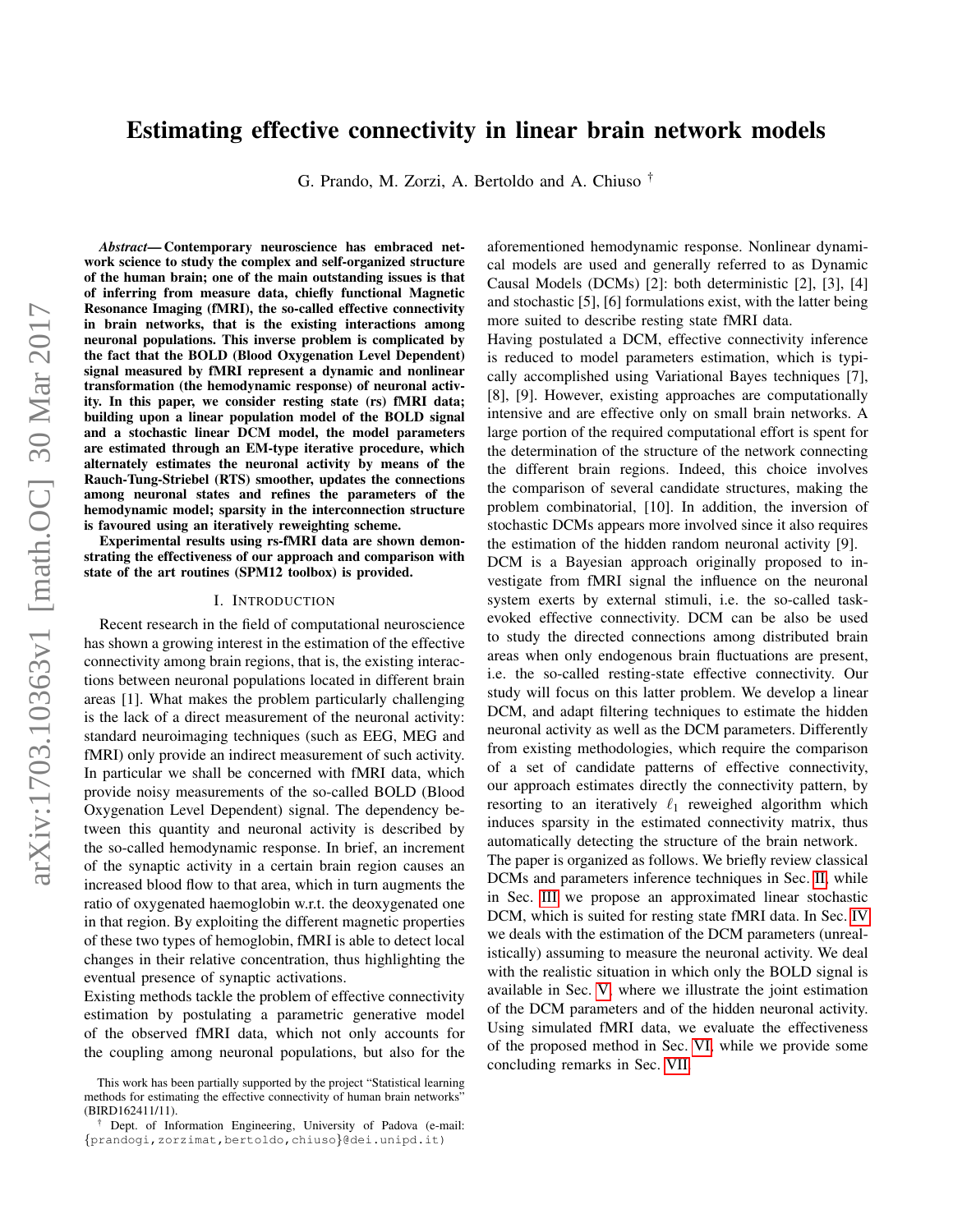#### II. PROBLEM FORMULATION

# <span id="page-1-0"></span>*A. Generative model*

A DCM is a nonlinear multi input-multi output (MIMO) dynamic system, with one output for each monitored brain region. A DCM basically consists of two components: the first describes the dynamic coupling among neuronal populations, while the second maps the neuronal activity to the BOLD signal observed in each brain area, through the hemodynamic response. Accordingly, the system states are grouped in two classes: one contains the *n* neuronal states (one for each monitored brain region), while the other refers to the biophysical quantities involved in the hemodynamic model.

In the seminal paper [2], the coupling among the neuronal states  $x \in \mathbb{R}^n$  is modelled through a deterministic bilinear interaction:

<span id="page-1-1"></span>
$$
\dot{x}(t) = \left(A + \sum_{j=1}^{m} u_j(t)B_j\right) x(t) + Cu(t), \qquad t \in \mathbb{R} \quad (1)
$$

where  $u(t) = [u_1(t) \cdots u_m(t)]^T$ , with  $u_j(t)$  denoting the *j*th designed external stimulus. Effective connectivity in the absence of external solicitations is encoded by the matrix  $A \in \mathbb{R}^{n \times n}$ , while the bilinear term  $B_j \in \mathbb{R}^{n \times n}$  accounts for the change in the neuronal coupling due to the *j*-th input; finally,  $C \in \mathbb{R}^{n \times m}$  modules the direct influence of external inputs on the neuronal activity. The system matrices  $\theta_c =$  ${A, B_1, B_2, ..., B_m, C}$  are unknown parameters which need to be estimated in order to retrieve the effective connectivity among the considered brain areas.

Extensions of the bilinear model [\(1\)](#page-1-1) can be found in the literature, see e.g. [3] and [4].

In this paper we will consider the resting state activity, which can be modelled as [6]

<span id="page-1-2"></span>
$$
\dot{x}(t) = Ax(t) + Cu(t) + w(t), \quad t \in \mathbb{R}
$$
 (2)

where  $w(t)$  is a stochastic process which accounts for the unmeasurable random fluctuations that drive the resting state activity. Even if in this situation the exogenous inputs  $u(t)$ are typically set to zero, model [\(2\)](#page-1-2) can still accommodate the presence of external (non-modulatory) signals. In this paper we assume  $u(t) = 0$ .

The hemodynamic response is generally charachterized through an extension of the so-called Balloon-Windkessel model, [11], [12], a SISO dynamic system with the neural activity  $x_i(t)$ , i.e. the component of  $x(t)$  in position *i*, as input and the corresponding observed BOLD signal  $y_i(t)$  as output. The model is described by  $4 - th$  order nonlinear state space model depending upon the biophysical parameters  $\theta_h = {\kappa, \gamma, \tau, \alpha, \rho}$  more specifically:

$$
\dot{s}_i(t) = x_i(t) - \kappa_i s_i - \gamma_i (f_i(t) - 1), \qquad t \in \mathbb{R} \tag{3}
$$
\n
$$
\dot{f}_i(t) = s_i(t) \tag{4}
$$

$$
\tau_i \dot{v}_i(t) = f_i(t) - v_i^{1/\alpha}(t) \tag{5}
$$

$$
\tau_i \dot{q}_i(t) = \frac{f_i}{\rho_i} \left( 1 - (1 - \rho_i)^{1/f_i(t)} \right) - v_i^{1/\alpha}(t) \frac{q_i(t)}{v_i(t)}
$$
(6)

<span id="page-1-3"></span>
$$
y_i(t) = V_0 \left( k_1 (1 - q_i(t)) + k_2 \left( 1 - \frac{q_i(t)}{v_i(t)} \right) + k_3 (1 - v_i(t)) \right) + e_i(t)
$$
\n(7)

The so called hemodynamic states  $\{s_i, f_i, v_i, q_i\}$  are biophysical quantities which are affected by the neuronal activity: *s<sup>i</sup>* denotes the vasodilatatory signal  $s_i$ ,  $f_i$  is the blood inflow,  $v_i$  and  $q_i$  are respectively the blood volume and the deoxyhemoglobin content,  $e_i(t)$  is the observation error, which may arise from thermal and physiological causes during data acquisition. The output equation [\(7\)](#page-1-3) depends on the resting blood volume fraction  $V_0$  (typically set to 0.4) and on the constants  $k_1$ ,  $k_2$  and  $k_3$ . Despite these have found different characterizations in the literature, a general form is derived in [13]:

$$
k_1 = 4.3 \vartheta_0 \rho_i T_E, \qquad k_2 = \varepsilon r_0 \rho_i T_E, \qquad k_3 = 1 - \varepsilon. \tag{8}
$$

Here,  $T_E$  is the echo time, while  $\vartheta_0 = 40.3s^{-1}$  denotes the frequency offset at the outher surface of the magnetized vessel for fully deoxygenated blood at 1.5 T;  $\varepsilon \approx 0.4$  is the ratio of intra- and extravascualr signal, while  $r_0 = 25s^{-1}$  is the slope of the relation between the intravascular relaxation rate and oxygen saturation.

Collecting the neuronal and the hemodynamic states into the vector  $z \in \mathbb{R}^{5n}$  and the two parameters sets in  $\theta$ , i.e.  $\theta =$  $\{\theta_c, \theta_h\}$ , a stochastic DCM can be compactly described as the following nonlinear dynamic system:

<span id="page-1-4"></span>
$$
\begin{cases}\n\dot{z}(t) = f(z(t), u(t), w(t), \theta) \\
y(t) = g(z(t)) + e(t), & t \in \mathbb{R}\n\end{cases}
$$
\n(9)

where  $y(t) = [y_1(t) \cdots y_n(t)]^T$  and similarly for  $e(t)$ . The practical implementation of  $(9)$  is as follows  $<sup>1</sup>$  $<sup>1</sup>$  $<sup>1</sup>$ . The simulated</sup> BOLD data, equivalently fMRI data, are given by discretizing the Balloon model [\(3\)](#page-1-6)-[\(7\)](#page-1-3) as well as the trajectory of the neural activity in [\(2\)](#page-1-2) using the sampling time  $T_R = 2s$ , which is the time often used for the data acquisition. With some abuse of notation,  $x(k) := x(kT_R)$  and  $y(k) := y(kT_R)$ , with  $k \in \mathbb{Z}$ , be, respectively, the discretized trajectory of x and *y*. By [\(2\)](#page-1-2), with  $u(t) = 0$ , it is not difficult to see that

<span id="page-1-7"></span>
$$
x(k+1) = e^{AT_R}x(k) + w(k)
$$
 (10)

where  $w(k) \sim \mathcal{N}(0, Q)$  and

<span id="page-1-8"></span>
$$
Q = \sigma^2 \int_0^{T_R} e^{A\tau} e^{A^T \tau} d\tau.
$$
 (11)

## <span id="page-1-9"></span>*B. Effective connectivity estimation*

<span id="page-1-6"></span>When considering the resting state condition, the effective connectivity estimation problem consists in estimating θ*c*, i.e. matrix *A* (and possibly *C*), using the measured BOLD signal  $y(k)$ ,  $k = 1...N$ . It is worth noting that the estimation of  $\theta_c$  requires to estimate  $\theta_h$  as well, i.e. the parameters of the Balloon model. This appears as a challenging task, because of the nonlinearity of system [\(9\)](#page-1-4), but also of the unavailability of the random states *z*, which have to be somehow inferred. Previous works have tackled this problem

<span id="page-1-5"></span><sup>1</sup>See http://www.fil.ion.ucl.ac.uk/spm/.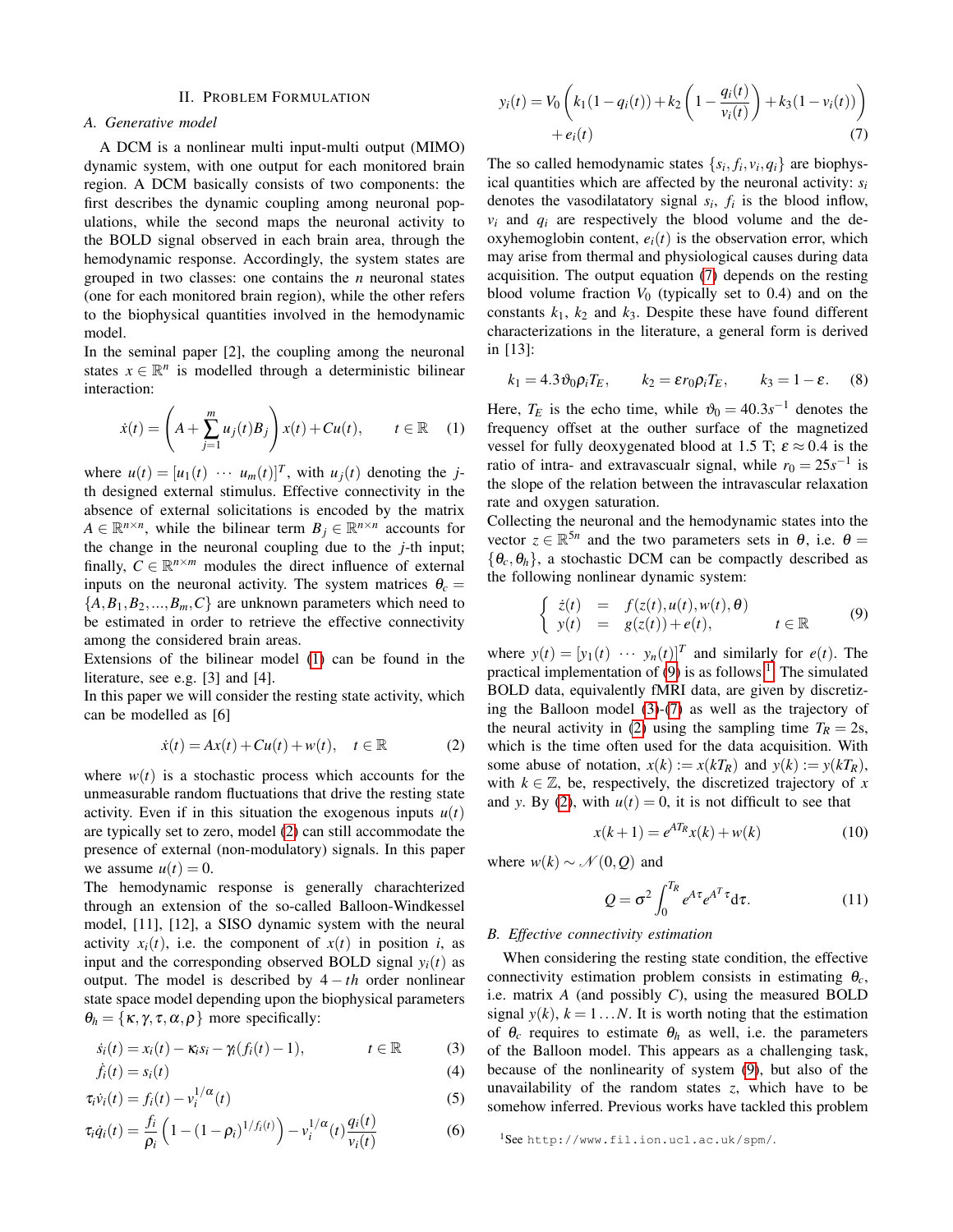following two different routes.

A first approach, referred to as *spectral DCM*, [6], estimates the second-order statistics (i.e. cross-spectra) of the hidden states *z*, which are assumed to be stationary. In this way, the inference of the hidden time-series *z* is avoided. Furthermore, by parametrizing the spectral density of both process and measurement noise (typically as a power law distribution), the DCM is made deterministic and its parameters are estimated through standard Bayesian approaches [2], [8], postulating Gaussian priors on the parameters  $\theta$ . Typically, a stability-inducing prior is formulated for the matrix *A*, while empirical priors are assigned to the hemodynamic parameters  $\theta_h$ . However, the nonlinear nature of system [\(9\)](#page-1-4) complicates the analytical computation of the posterior probability density function, as well as of the marginal likelihood. To overcome this bottleneck, a variational Bayes scheme is used, under the mean-field and the Laplace assumptions: namely, the approximated marginal posterior distributions are considered independent and Gaussian (see [7], [9] for details).

A second family of approaches still parametrizes the distribution of the process and observation noises in [\(9\)](#page-1-4), but operates in the time-domain, thus estimating not only the model parameters  $\theta$  but also the hidden neuronal states *z*. The most common methods are Dynamic Expectation Maximization (DEM) [8] and Generalized Filtering (GF) [14], [5]: even if both adopt the Variational Bayes procedure, DEM uses the mean-field and the Laplace approximations, while GF only exploits the latter.

Despite these techniques represent the state-of-the-art for the estimation of brain effective connectivity, computational feasibility limits their application to small networks (typically, no more than 10 regions). In particular, this drawback severely affects DEM and GF [15]. The reformulation of the nonlinear stochastic DCM [\(9\)](#page-1-4) as a linear stochastic dynamic model may represent a way to address this issue. In this paper we pursue this idea, by deriving an approximated linear DCM according to the procedure detailed in Sec. [III.](#page-2-0) This reformulation will allow us to jointly estimate the hidden neuronal states *z* and the DCM parameters  $\theta$ . It is worth noting that a recent contribution in this direction focuses on deterministic DCMs and transforms the neuronal state equation [\(2\)](#page-1-2) (with  $w(t) = 0$ ) into the frequency domain; then, using a fixed hemodynamic response, the inversion of a deterministic DCM is formulated as a Bayesian linear regression problem, [16].

# III. STATISTICAL LINEARIZATION OF DCMS

<span id="page-2-0"></span>We model the hemodynamic response as a Finite Impulse Response (FIR) model which takes as input only a neuronal state  $x_i(k)$  and as output the BOLD signal  $y_i(k)$ ,

$$
y_i(k) = \sum_{l=0}^{s-1} h_l x_i(k-l)
$$
 (12)

where the length *s* of the impulse response  $h := [h_1 \cdots h_s]^T$ is chosen large enough to retain all the relevant dynamics components. A prior on the impulse response *h* is derived,

<span id="page-2-2"></span>

Fig. 1: *Top*: Empirical mean  $\bar{h}$  of the sample hemodynamic responses. *Bottom:* Singular values  $s_i$ ,  $i = 1,...,s$ , of the sample covariance matrix Σ*h*.

using statistical linearisation techniques, from the Baloon model [\(3\)](#page-1-6)-[\(7\)](#page-1-3) where the parameters  $\theta_h = {\kappa, \gamma, \tau, \alpha, \rho}$  are described by prior distributions typically used in the literature [2]. This will lead to linear model of the form  $h = H\alpha$  (see eq. [\(14\)](#page-2-1) below) where  $\alpha$  will have to be estimated under a Bayesian perspective using the available fMRI data. To to so, we first compute a population of typical responses generated by the Balloon model [\(3\)](#page-1-6)-[\(7\)](#page-1-3), then we define *h* as the linear combination of their empirical mean and of the first *p* principal components of their sample covariance matrix. Specifically:

- 1) Sample  $\theta_h^{(j)}$  $h_h^{(J)}$ ,  $j = 1, ..., N_s$  from the empirical Gaussian distributions reported in Table 1 of the seminal paper [2].
- 2) For each  $\theta_h^{(j)}$  $h_h^{(J)}$  compute the output of the Balloon model [\(3\)](#page-1-6)-[\(7\)](#page-1-3), where  $x_i(k) = \delta(k)$  and  $\delta(k)$  is the Kronecker delta function. Let  $h^{(j)}$  be the corresponding output truncated at length *s*, which represents a statistic of *h*.
- 3) Compute the empirical mean  $\bar{h} = \frac{1}{N_s} \sum_{j=1}^{N_s} h^{(j)}$ .
- 4) Compute the empirical covariance matrix  $\Sigma_h \in \mathbb{R}^{s \times s}$ :

<span id="page-2-3"></span>
$$
\Sigma_h = \frac{1}{N_s} \sum_{j=1}^{N_s} (h^{(j)} - \bar{h})(h^{(j)} - \bar{h})^T.
$$
 (13)

- 5) Compute the eigenvalues decomposition of  $\Sigma_h$ ,  $\Sigma_h = USU^T$ , where  $S := diag(s_1, ..., s_s)$  and  $U :=$  $[u_1 \; u_2 \; \cdots \; u_s].$
- 6) Define *h* as

<span id="page-2-1"></span>
$$
h:=H\alpha=\begin{bmatrix} \bar{h} & u_1 & u_2 & \cdots & u_p \end{bmatrix} \alpha, \quad \alpha \in \mathbb{R}^{p+1}.
$$
\n(14)

Figure [1](#page-2-2) illustrates the empirical mean *h* of the sampled population of hemodynamic responses and the singular values of their sample covariance matrix  $\Sigma_h$ , showing that there is limited variability in the generated responses.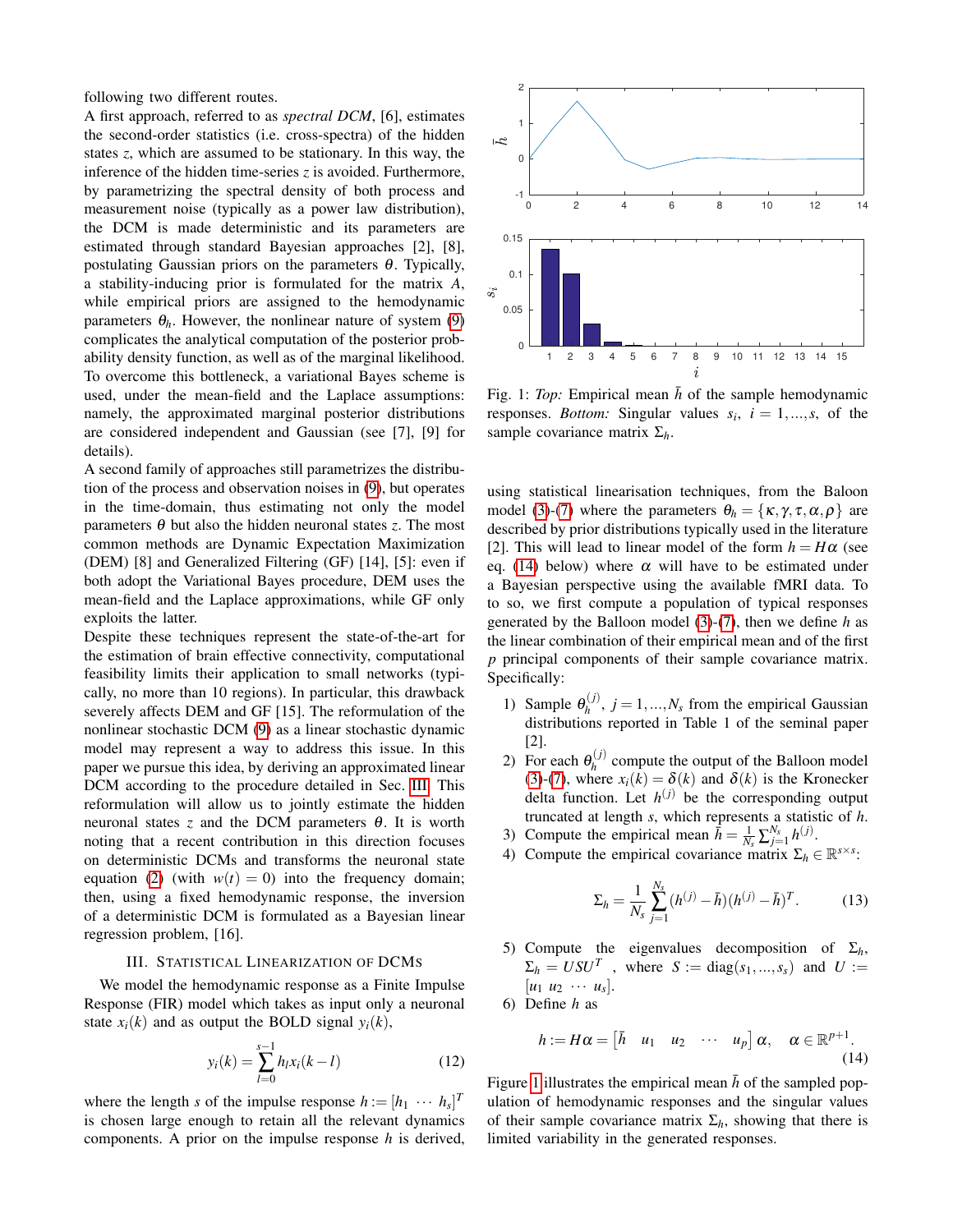By introducing the extended state  $\mathbf{x}(k) \in \mathbb{R}^{ns}$ 

$$
\mathbf{x}(k) := \begin{bmatrix} x^T(k) & x^T(k-1) & \cdots & x^T(k-s+1) \end{bmatrix}^T, \quad (15)
$$

the matrices

<span id="page-3-6"></span>
$$
\mathbf{A} := \begin{bmatrix} e^{AT_R} & \mathbf{0} \\ I_{n(s-1)} & \mathbf{0} \end{bmatrix}, \qquad \mathbf{C} := (H\alpha)^T \otimes I_n, \qquad (16)
$$

and in view of [\(10\)](#page-1-7), we can write the linear DCM as a classical stochastic state-space model

<span id="page-3-1"></span>
$$
\begin{cases}\n\mathbf{x}(k+1) = \mathbf{A}\mathbf{x}(k) + \mathbf{w}(k) \\
y(k) = \mathbf{C}\mathbf{x}(k) + e(k).\n\end{cases}
$$
\n(17)

Here,  $\mathbf{w}(k) := [w^T(k) \; \mathbf{0}]^T \in \mathbb{R}^{ns}$  and we assume

$$
\mathbf{w}(k) \sim \mathcal{N}(\mathbf{0}, \mathbf{Q}), \qquad \mathbf{Q} := \text{blkdiag}(Q, \mathbf{0}) \tag{18}
$$

$$
e(k) \sim \mathcal{N}(\mathbf{0}, R), \qquad R := \lambda^2 I_n \tag{19}
$$

where blkdiag( $\cdot$ ) is the block-diagonal operator and the covariance matrix *Q* has been defined in [\(11\)](#page-1-8). Notice that model [\(17\)](#page-3-1) only depends on the neuronal states  $x \in \mathbb{R}^n$ and on the parameters  $\eta = \{A, \alpha, \sigma, \lambda\}$ . Next sections will describe how these are estimated, starting from the simpler (but unrealistic) situation in which the neuronal states *x* are measurable, Sec. [IV,](#page-3-0) to the situation in which *x* are not measurable, Sec. [V.](#page-4-0)

# <span id="page-3-0"></span>IV. PARAMETERS ESTIMATION: MEASURED NEURONAL ACTIVITY

In this Section we unrealistically assume that observations of the neuronal activity (encoded in the states  $x$ ) are available and we detail how the parameters defining model [\(17\)](#page-3-1) are estimated.

# <span id="page-3-9"></span>*A. Estimation of matrix A*

The matrix *A* is expected to be sparse, encoding the fact that each  $x_i(t)$  is influenced by the activities of few other areas  $x_i(t)$ . To induce sparsity in the estimated *A*, we use a reweighted  $\ell_1$  method, [17], [18], originally proposed for linear regression models. However, because of the nonlinearity (in the parameters) of model [\(10\)](#page-1-7), such approach cannot be straightforwardly applied but needs to be properly adapted. Introducing the matrices

$$
X_{+} := \begin{bmatrix} x^{T}(2) \\ \vdots \\ x^{T}(N) \end{bmatrix}, \ X := \begin{bmatrix} x^{T}(1) \\ \vdots \\ x^{T}(N-1) \end{bmatrix},
$$

$$
W := \begin{bmatrix} w^{T}(1) \\ \vdots \\ w^{T}(N-1) \end{bmatrix}.
$$
(20)

we rewrite [\(10\)](#page-1-7) in the non-linear regression form

$$
X_{+} = X e^{A^{T} T_{R}} + W. \tag{21}
$$

which can be linearised exploiting  $e^{A^T T_R} \simeq I + A^T T_R$ :

$$
\Delta X = XA^T T_R + W \tag{22}
$$

where  $\Delta X = X_+ - X$ . Using the vectorization operator, we can rewrite [\(22\)](#page-3-2) as follows

<span id="page-3-3"></span>
$$
x = \Phi a + w \tag{23}
$$

where  $x := vec(\Delta X)$ ,  $\Phi := (I \otimes X)T_R$ ,  $a := vec(A^T)$ ,  $w :=$ vec(*W*). Adopting the Sparse Bayesian Learning perspective [19], we model  $a \sim \mathcal{N}(0,\Gamma)$  with  $\Gamma := diag(\gamma_1 \dots \gamma_{n^2})$  and independent of w, so that the covariance matrix of x is  $Var[x] = \Phi \Gamma \Phi + Q \otimes I_N$ . Direct application of the reweighted  $\ell_1$  method [17] to the approximated linear model [\(23\)](#page-3-3) is not possible here, since  $T_R = 2s$  is far to be small, [\(23\)](#page-3-3) is only a crude approximation of the continuous time model. For this reason, we propose Algorithm [1](#page-3-4) where  $a^{(j)} =$ 

<span id="page-3-8"></span><span id="page-3-7"></span><span id="page-3-4"></span>Algorithm 1 Proposed reweighted 
$$
\ell_1
$$
 method  
\n**InputStream:**  $\Lambda^{(0)} = -I_n$ ,  $\gamma_i^{(0)} = 0.25$   $i = 1...n^2$ ,  $j = 0$   
\n1: **repeat**  
\n2:  $\sigma^{(j)^2} = \frac{1}{Nn} ||X_+ - X e^{A^{(j)^T} T_R}||_{Q^{-1}}^2$   
\n3:  $Q = \sigma^{(j)^2} \int_0^{T_R} e^{A^{(j)} \tau} e^{A^{(j)^T} \tau} d\tau$   
\n4:  $A^{(j+1)} = \underset{A \in \mathcal{A}}{\arg\min} \left\{ ||X_+ - X e^{A^T T_R}||_{Q^{-1}}^2 + \text{vec}(A^T) \right\}$   
\n5:  $\gamma_i^{(j+1)} = (a_i^{(j+1)})^2 + \gamma_i^{(j)}$   
\n $-(\gamma_i^{(j)})^2 \phi_i^T (\Phi \Gamma^{(j)} \Phi^T + Q \otimes I_N)^{-1} \phi_i$ ,  
\n $i = 1,...,n^2$   
\n6:  $k = k + 1$   
\n7: **until**  $||A^{(j)} - A^{(j-1)}||_F / ||A^{(j)}||_F$  is sufficiently small  
\n**OutputStream:**  $A^{(j)}, \sigma^{(j)}$ 

 $vec(A^{(j)})$ ;  $a_i^{(j)}$  $\sum_{i=1}^{(j)}$  is the entry in position *i* in vector  $a^{(j)}$ ;  $\Gamma^{(j)} = \text{diag}(\gamma_1^{(j)})$  $\gamma_1^{(j)} \dots \gamma_{n^2}^{(j)}$  $\phi_n^{(1)}$ );  $\phi_i$  is the *i*-th column of Φ. Here the update for  $\gamma_i$ 's is the same as [17, formula (29)] while the main difference rests in update for  $A^{(j)}$ , which is set as the posterior mean of [\(21\)](#page-3-5), i.e. using the exact model, rather than the posterior mean of the approximated model [\(23\)](#page-3-3); more precisely:

$$
a^{(j+1)} = \left(\Phi^T Q^{-1} \Phi + [\Gamma^{(j)}]^{-1}\right)^{-1} \Phi^T Q^{-1} x.
$$
 (24)

Notice that, the search of the optimal  $A^{(j)}$  is restricted to the set  $\mathscr A$ . In this paper,  $\mathscr A$  is chosen as the set of stable matrices, i.e. with eigenvalues having negative real part.

<span id="page-3-5"></span><span id="page-3-2"></span>*Remark 1:* It is worth to stress that the proposed reweighted scheme automatically selects a sparsity pattern for the matrix *A*. This represents a significant computational savings w.r.t. the Variational Bayes methods mentioned in Sec. [II-B,](#page-1-9) which instead have to be provided with several candidate sparsity patterns, among which the best is selected resorting to model selection techniques, e.g. using the freeenergy [10]; this gives rise to a combinatorial explosion of candidates making practical inference infeasible.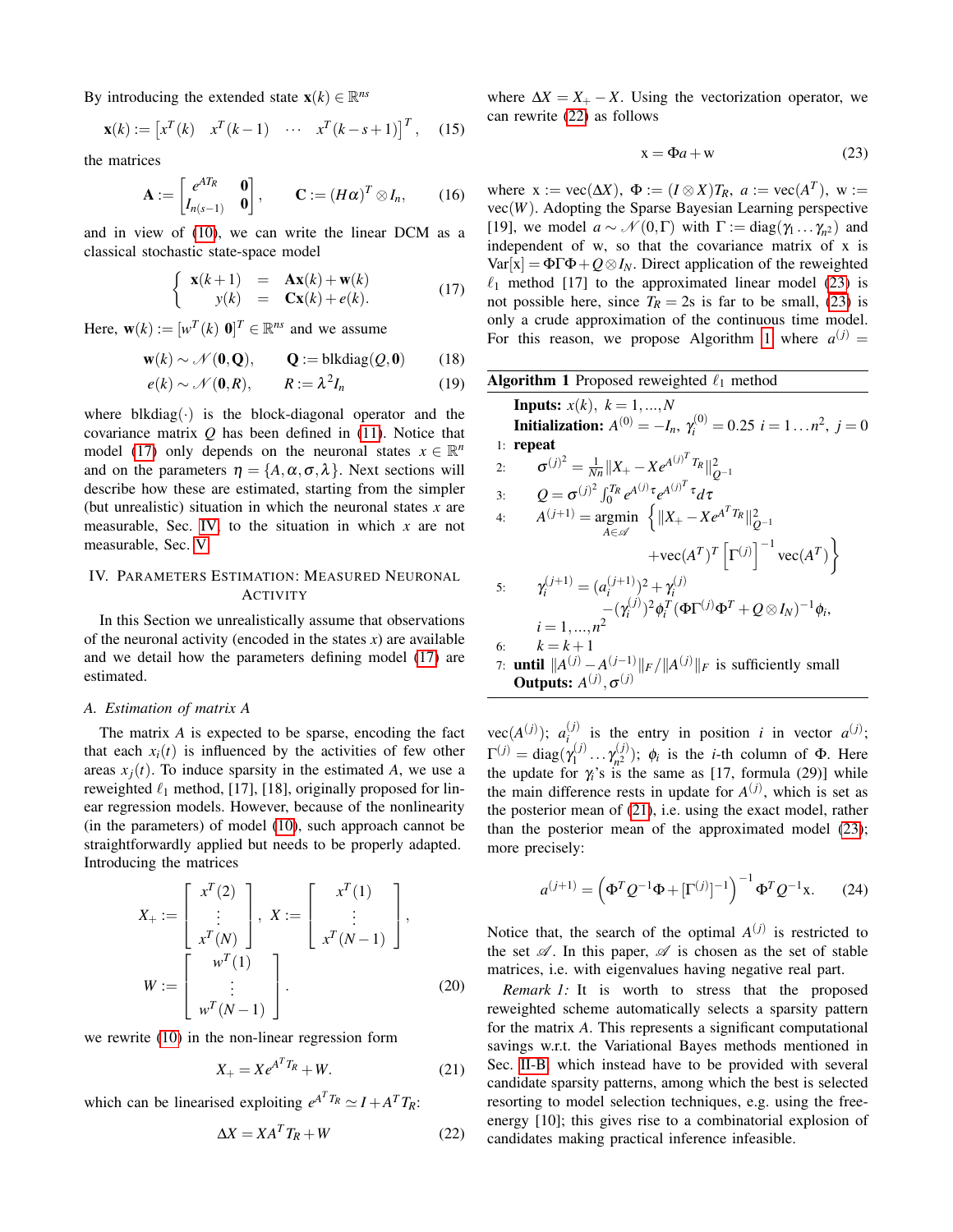#### *B. Estimation of the coefficients* α

In Sec. [III,](#page-2-0) a linear model for the hemodynamic response has been derived. As previously remarked, this depends on some parameters  $\alpha$  that have to be estimated from data. Here we assume to have measured *N* data-pairs  $(x(k), y(k))$  related by the output equation of model [\(17\)](#page-3-1), that is

$$
y(k) = \mathbf{C}\mathbf{x}(k) + e(k), \qquad k = 1, ..., N.
$$
 (25)

The previous equation can be rewritten as

$$
y(k) = \varphi(k)H\alpha + e(k), \qquad k = 1,...,N \tag{26}
$$

by defining  $\text{vec}(\varphi(k)) := \mathbf{x}(k)$  and observing that  $\mathbf{C}\mathbf{x}(k) =$  $vec(\phi(k)H\alpha) = \phi(k)H\alpha$ . Consequently, introducing the matrices

$$
Y := \begin{bmatrix} y(1) \\ \vdots \\ y(N) \end{bmatrix}, \quad \mathbf{H} := \begin{bmatrix} \varphi(1) \\ \vdots \\ \varphi(N) \end{bmatrix} H, \quad E := \begin{bmatrix} e(1) \\ \vdots \\ e(N) \end{bmatrix} \quad (27)
$$

we have the following linear regression form

$$
Y = \mathbf{H}\alpha + E. \tag{28}
$$

We consider the Gaussian prior  $\alpha \sim \mathcal{N}(\mu_{\alpha}, \Sigma_{\alpha})$ , where

$$
\mu_{\alpha} := [1 \ 0 \ \cdots \ 0]^T, \qquad \Sigma_{\alpha} := \text{diag}(s_1, ..., s_p)
$$
 (29)

and  $s_i$ ,  $i = 1, ..., p$ , are the first *p* singular values of the empirical covariance matrix  $Σ<sub>h</sub>$  in equation [\(13\)](#page-2-3). Recalling that  $e(k) \sim \mathcal{N}(0, \lambda^2 I_n)$  and exploiting standard rules on conditioned Gaussian variables, we easily derive the MAP estimate of  $\alpha$  as

<span id="page-4-6"></span>
$$
\hat{\alpha} = \mu_{\alpha} + (\mathbf{H}^T \mathbf{H} + \hat{\lambda}^2 \Sigma_{\alpha}^{-1})^{-1} \mathbf{H}^T (Y - \mathbf{H} \mu_{\alpha}) \qquad (30)
$$

where

<span id="page-4-7"></span>
$$
\hat{\lambda}^2 = \frac{(Y - \mathbf{H}\hat{\alpha}_{LS})^T (Y - \mathbf{H}\hat{\alpha}_{LS})}{Nn - p - 1}
$$
(31)

and  $\hat{\alpha}_{LS} = (\mathbf{H}^T \mathbf{H})^{-1} \mathbf{H}^T Y$ .

# <span id="page-4-0"></span>V. PARAMETERS ESTIMATION: UNMEASURED NEURONAL ACTIVITY

This section deals with the realistic situation in which only the resting-state fMRI data are observed and the neuronal states *x* are hidden. Sec. [V-A](#page-4-1) will describe how we estimate *x* starting from the measured BOLD signal *y*, having fixed the model parameters  $\eta = \{A, \alpha, \sigma, \lambda\}$ ; the subsequent Sec. [V-](#page-4-2)[B](#page-4-2) proposes two algorithms for the combined estimation of *x* and  $\eta$ .

#### <span id="page-4-1"></span>*A. Neuronal Activity Estimation*

We assume that we are provided with *N* observations of the BOLD signal *y*, modelled according to the linear dynamic model [\(17\)](#page-3-1), specified by the parameters  $\eta$  (here supposed to be known). We use the Rauch-Tung-Striebel smoother (RTSS) [20] to estimate the hidden neuronal states  $x(k)$ ,  $k =$ 1,...,*N*, and in particular, the closed form smoothing solution to the linear model [\(17\)](#page-3-1), that is

<span id="page-4-5"></span>
$$
p(\mathbf{x}(k)|Y, \eta) = \mathcal{N}(\hat{\mathbf{x}}^s(k), \mathbf{P}^s(k)).
$$
 (32)

The implementation of the RTSS is summarized in Algorithm [2.](#page-4-3)

<span id="page-4-3"></span>Algorithm 2 RTS Smoother

**Inputs:**  $y(k)$ ,  $k = 1, ..., N$ ; **A**, **C** in Eq. [\(16\)](#page-3-6), **Q** and *R* in Eqs. [\(18\)](#page-3-7), [\(19\)](#page-3-8). Forward Recursion 1: Initialize:  $\hat{\mathbf{x}}(0) = 0$ ,  $\mathbf{P}(0) = I_{ns}$ 2: for  $k = 1, ..., N$  do  $3:$  $\hat{\mathbf{x}}^{-}(k) = A\hat{\mathbf{x}}(k-1)$ 4:  $P^{-}(k) = AP(k-1)A^{T} + Q$ 5:  $S(k) = \mathbf{CP}^{-}(k)\mathbf{C} + R$ 6:  $K(k) = \mathbf{P}^{-}(k)\mathbf{C}^{T}S^{-1}(k)$ 7:  $\hat{\mathbf{x}}(k) = \hat{\mathbf{x}}^{-}(k) + K(k)[y(k) - \mathbf{C}\hat{\mathbf{x}}^{-}(k)]$ 8:  $\mathbf{P}(k) = \mathbf{P}^{-}(k) - K(k)S(k)K^{T}(k)$ Backward recursion 9: Initialize:  $\hat{\mathbf{x}}^{s}(N) = \hat{\mathbf{x}}(N)$ ,  $\mathbf{P}^{s}(N) = \mathbf{P}(N)$ 10: **for**  $k = N - 1, ..., 0$  **do**  $11:$  $\hat{\mathbf{x}}^-(k+1) = \mathbf{A}\hat{\mathbf{x}}(k)$  $12:$  $-(k+1) = AP(k)A^{T} + Q$ 13:  $\mathbf{G}(k) = \mathbf{P}(k) \mathbf{A}^T [\mathbf{P}^-(k+1)]^{-1}$  $14:$  $s(k) = \hat{\mathbf{x}}(k) + \mathbf{G}(k)[\hat{\mathbf{x}}^s(k+1) - \hat{\mathbf{x}}^-(k+1)]$  $15:$  $S(k) = P(k) + G(k)[P<sup>s</sup>(k+1) - P<sup>-</sup>(k+1)]G<sup>T</sup>(k)$ **Outputs:**  $\hat{\mathbf{x}}^{s}(k)$ ,  $\mathbf{P}^{s}(k)$ ,  $\mathbf{G}(k)$ ,  $k = 1,...,N$ 

# <span id="page-4-2"></span>*B. Parameters Estimation*

We turn to the problem of estimating the parameters  $\eta$ specifying the linear model [\(17\)](#page-3-1). Adopting the Bayesian perspective, we would like to determine the value of  $\eta$  which maximizes the marginal posterior

$$
p(\eta|Y) = \int p(\mathbf{X}, \eta|Y) d\mathbf{X}
$$
 (33)

where  $\mathbf{X} := [\mathbf{x}^T(0) \cdots \mathbf{x}^T(N)]^T$ . However, the computation of such a high-dimensional integral is typically avoided by exploiting the decomposition  $p(\eta|Y) \propto p(Y|\eta)p(\eta)$  and resorting to an iterative algorithm to compute the likelihood

$$
p(Y|\eta) = \int p(\mathbf{X}, Y|\eta) \, d\mathbf{X}.\tag{34}
$$

Here we assume  $p(\eta) \propto p(A)p(\alpha)p(\sigma)p(\lambda)$ , where  $p(\sigma)$ and  $p(\lambda)$  are uninformative priors, while  $p(\text{vec}(A^T)) \sim$  $\mathcal{N}(\mathbf{0},\Gamma)$  and  $p(\alpha) \sim \mathcal{N}(\mu_{\alpha},\Sigma_{\alpha}).$ 

In this work we use the Expectation-Maximization (EM) algorithm to maximize  $\ln p(Y|\eta)$ , which is equivalent to maximizing  $p(Y|\eta)$ . The EM method performs such optimization by iteratively maximizing the lower bound

<span id="page-4-4"></span>
$$
\mathscr{F}(q(\mathbf{X}), \boldsymbol{\eta}) = \int q(\mathbf{X}) \ln \frac{p(\mathbf{X}, Y | \boldsymbol{\eta})}{q(\mathbf{X})} d\mathbf{X}
$$
 (35)

of  $\ln p(Y|\eta)$ , w.r.t. an arbitrary distribution  $q(\mathbf{X})$  and  $\eta$ . In the statistical learning literature  $\mathcal{F}(q(\mathbf{X}), \eta)$  is also known as *free-energy*. At the *l*-th iteration of the algorithm,  $\mathscr{F}(q(\mathbf{X}), \boldsymbol{\eta}^{(l)})$  is maximized by  $q^{(l+1)}(\mathbf{X}) = p(\mathbf{X}|Y, \boldsymbol{\eta}^{(l)})$ . Plugging this into [\(35\)](#page-4-4), one obtains

$$
\mathscr{F}(q^{(l+1)}(\mathbf{X}), \boldsymbol{\eta}) = \int p(\mathbf{X}|Y, \boldsymbol{\eta}^{(l)}) \ln p(\mathbf{X}, Y|\boldsymbol{\eta}) d\mathbf{X}
$$

$$
- \int p(\mathbf{X}|Y, \boldsymbol{\eta}^{(l)}) \ln p(\mathbf{X}|Y\boldsymbol{\eta}^{(l)}) d\mathbf{X} (36)
$$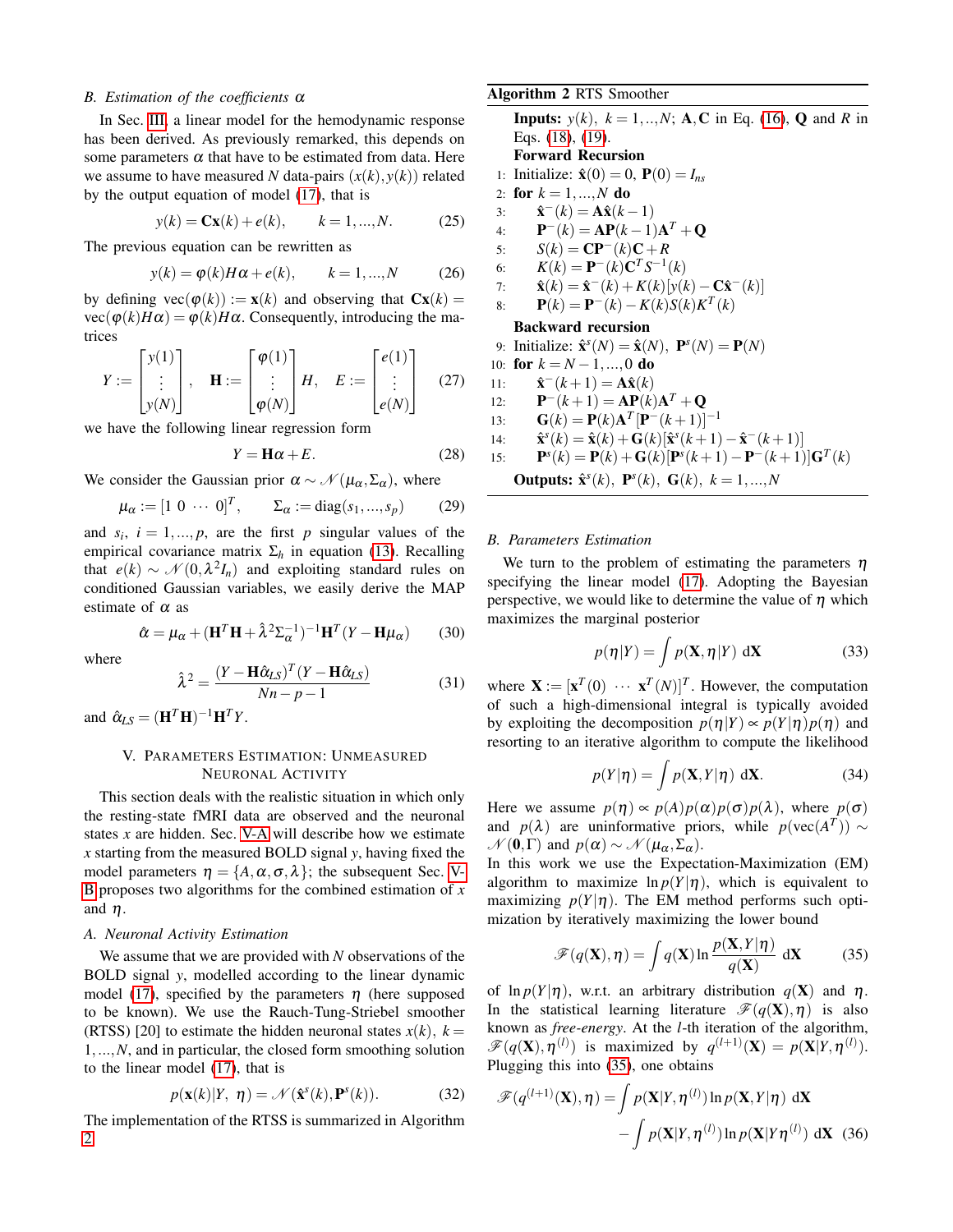which now needs to be maximized w.r.t.  $\eta$ . Noticing that the second term of  $\mathscr{F}(q^{(l+1)}(\mathbf{X}), \boldsymbol{\eta})$  does not depend on  $\boldsymbol{\eta}$ , this coincides with optimizing

$$
\mathcal{Q}(\eta, \eta^{(l)}) = \int p(\mathbf{X}|Y, \eta^{(l)}) \ln p(\mathbf{X}, Y|\eta) \, d\mathbf{X} \tag{37}
$$

w.r.t.  $\eta$ . Using the Markovian property of system [\(17\)](#page-3-1),  $\mathscr{Q}(\eta, \eta^{(l)})$  can be rewritten as ([21], Ch.12)

$$
\mathcal{Q}(\boldsymbol{\eta}, \boldsymbol{\eta}^{(l)}) = \sum_{k=1}^{N} \int p(\mathbf{x}(k), \mathbf{x}(k-1)|Y, \boldsymbol{\eta}^{(l)}) \times \qquad (38)
$$

$$
\times \ln p(\mathbf{x}(k)|\mathbf{x}(k-1), \boldsymbol{\eta}) \mathrm{d}\mathbf{x}(k) \mathrm{d}\mathbf{x}(k-1)
$$

$$
+ \sum_{k=1}^{N} \int p(\mathbf{x}(k)|Y, \boldsymbol{\eta}^{(l)}) \ln p(\mathbf{y}(k)|\mathbf{x}(k), \boldsymbol{\eta}) \mathrm{d}\mathbf{x}(k).
$$

Plugging the smoothing distributions  $p(\mathbf{x}(k)|Y,\eta^{(l)}) =$  $\mathcal{N}(\hat{\mathbf{x}}^s(k), \mathbf{P}^s(k))$  (see Eq. [\(32\)](#page-4-5)) and the pairwise smoothing distributions ([21], Ch.12)

$$
p(\mathbf{x}(k), \mathbf{x}(k-1)|Y, \boldsymbol{\eta}^{(l)}) = \mathbf{P}^{s}(k)
$$

$$
\mathcal{N}\left(\begin{bmatrix} \hat{\mathbf{x}}^{s}(k) \\ \hat{\mathbf{x}}^{s}(k-1) \end{bmatrix}, \begin{bmatrix} \mathbf{P}^{s}(k) \\ \mathbf{G}(k-1)\mathbf{P}^{s}(k) \end{bmatrix}, \begin{bmatrix} \mathbf{P}^{s}(k)\mathbf{G}^{T}(k-1) \\ \mathbf{P}^{s}(k-1) \end{bmatrix}\right)
$$
(39)

into [\(38\)](#page-5-1) we get

$$
\mathcal{Q}(\eta, \eta^{(I)}) = -\frac{N}{2} \ln|2\pi \mathbf{Q}| - \frac{N}{2} \ln|2\pi R|
$$
(40)  

$$
-\frac{N}{2} \text{tr} [\mathbf{Q}^{-1} (\mathbf{\Lambda} - \mathbf{\Psi} \mathbf{A}^T - \mathbf{A} \mathbf{\Psi}^T + \mathbf{A} \mathbf{\Upsilon} \mathbf{A}^T)]
$$

$$
-\frac{N}{2} \text{tr} [R^{-1} (\mathbf{\Delta} - \Xi \mathbf{C}^T - \mathbf{C} \Xi^T + \mathbf{C} \mathbf{\Lambda} \mathbf{C}^T)]
$$

where

$$
\Lambda = \frac{1}{N} \sum_{k=1}^{N} \mathbf{P}^{s}(k) + \hat{\mathbf{x}}^{s}(k) [\hat{\mathbf{x}}^{s}(k)]^{T}
$$
  
\n
$$
\Upsilon = \frac{1}{N} \sum_{k=1}^{N} \mathbf{P}^{s}(k-1) + \hat{\mathbf{x}}^{s}(k-1) [\hat{\mathbf{x}}^{s}(k-1)]^{T}
$$
  
\n
$$
\Xi = \frac{1}{N} \sum_{k=1}^{N} y(k) [\hat{\mathbf{x}}^{s}(k)]^{T}
$$
  
\n
$$
\Psi = \frac{1}{N} \sum_{k=1}^{N} \mathbf{P}^{s}(k) \mathbf{G}(k-1) + \hat{\mathbf{x}}^{s}(k) [\hat{\mathbf{x}}^{s}(k-1)]^{T}
$$
  
\n
$$
\Delta = \frac{1}{N} \sum_{k=1}^{N} y(k) y^{T}(k).
$$

The complete routine we adopt to estimate the parameters  $\eta$ through the EM method is summarized in Algorithm [3.](#page-5-2) The procedure is initialized with  $\eta^{(0)} = \{A^{(0)}, \sigma^{(0)}, \alpha^{(0)}, \lambda^{(0)}\}$ :

$$
A^{(0)} = -I_n, \qquad \sigma^{(0)} = 10^{-2}
$$
\n
$$
\alpha^{(0)} = \mu_\alpha, \qquad \lambda^{(0)} = \sqrt{\frac{\text{tr}[(Y - \bar{Y})(Y - \bar{Y})^\top]}{10Nn}}
$$
\n(41)

where  $\bar{Y} = \frac{1}{Nn} \sum_{i=1}^{Nn} Y_i$ .

Notice that, at Step [4](#page-5-2) of Algorithm [3,](#page-5-2) the search of  $\eta$ is restricted to the set  $\Omega = \{ \mathscr{A}, \mathbb{R}_+, \mathbb{R}^{p+1}, \mathbb{R}_+ \}$ . Since this optimization may be computationally intensive, we have also tested a simpler method, where the uncertainty of the estimates returned by the smoother (encoded in the matrix

## <span id="page-5-2"></span>**Algorithm 3** Estimation of parameters  $\eta$  through EM

**Inputs:**  $y(k)$ ,  $k = 1, ..., N$ ,  $H$ ,  $\mu_{\alpha}$ ,  $\Sigma_{\alpha}$ **Initialization:** Set  $\eta^{(0)}$  as in Eq. [\(41\)](#page-5-3), set  $l = 0$ 1: repeat 2: Apply Algorithm [2](#page-4-3) to get  $\hat{\mathbf{x}}^s(k)$ ,  $\mathbf{P}^s(k)$ ,  $\mathbf{G}(k)$ ,  $k = 1, ..., N$ 3: Compute  $\mathcal{Q}(\eta, \eta^{(l)})$  using Eq. [\(40\)](#page-5-4)

4. 
$$
\eta^{(l+1)} = \arg \max_{\eta \in \Omega} \left\{ \mathcal{Q}(\eta, \eta^{(l)}) \right\}
$$

<span id="page-5-1"></span>
$$
-\frac{1}{2}\ln|2\pi\Gamma^{(l)}| - \frac{1}{2}\ln|2\pi\Sigma_{\alpha}|
$$
  
\n
$$
-\frac{1}{2}\text{vec}(A^T)^T[\Gamma^{(l)}]^{-1}\text{vec}(A^T)
$$
  
\n
$$
-\frac{1}{2}(\alpha - \mu_{\alpha})\Sigma_{\alpha}^{-1}(\alpha - \mu_{\alpha})\}
$$
  
\n5:  $Q = \sigma^{(l+1)^2} \int_0^{T_R} e^{A^{(l+1)}\tau} e^{A^{(l+1)^T}\tau} d\tau$   
\n6:  $\gamma_i^{(l+1)} = (a_i^{(l+1)})^2 + \gamma_i^{(l)}$   
\n
$$
-(\gamma_i^{(l)})^2 \phi_i^T(\Phi\Gamma^{(l)}\Phi^T + Q \otimes I_N)^{-1} \phi_i,
$$
  
\n $i = 1,...,n^2$   
\n7:  $l = l + 1$   
\n8: until  $||A^{(l)} - A^{(l-1)}||_F / ||A^{(l)}||_F$  is sufficiently small  
\nOutputs:  $\eta^{(l)}$ 

<span id="page-5-4"></span> $\mathbf{P}^s(k)$ ) is ignored. Briefly, this alternative routine iteratively estimates *A* and  $\sigma$  through Algorithm [1,](#page-3-4)  $\alpha$  and  $\lambda$  through Eqs. [\(30\)](#page-4-6), [\(31\)](#page-4-7), replacing the hidden neuronal states with the smoother estimates  $\hat{\mathbf{x}}^{s}(k)$ . The results are inferior to those of Algorithm [3](#page-5-2) and thus not reported.

#### VI. EXPERIMENTAL RESULTS

<span id="page-5-0"></span>The methods illustrated in Secs. [IV](#page-3-0) and [V](#page-4-0) are experimentally evaluated using simulated rs-fMRI data. In particular: (a) we analyze the effectiveness of the reweighted  $\ell_1$  technique detailed in Sec. [IV-A](#page-3-9) in detecting the correct brain network structure and in estimating the strength of the neuronal connections; (b) we evaluate the performance of Algorithm [3](#page-5-2) which only uses the resting state BOLD signals, when the true network structure has to be inferred from the fMRI data. In the latter setup, the proposed methods are compared with the Variational Bayes routines implemented in the SPM12 toolbox (http://www.fil.ion.ucl.ac.uk/spm/).

#### <span id="page-5-6"></span>*A. Experimental Setup*

The rs fMRI data used in these experiments are generated through the SPM12 routines spm\_int\_J, spm\_fx\_fmri and spm\_gx\_fmri. Specifically, we consider a brain network with  $n = 7$  neuronal nodes, whose activity is modulated according to Eq. [\(2\)](#page-1-2), where  $w(t)$  is a Gaussian white noise process with variance  $\sigma^2 = 0.01$  and

<span id="page-5-5"></span><span id="page-5-3"></span>
$$
A = \begin{bmatrix} -0.5 & 0 & 0 & 0 & -0.2 & 0 & 0 \\ 0 & -0.5 & 0 & -0.45 & -0.3 & 0 & 0 \\ 0 & 0 & -0.5 & 0.8 & 0 & 0 & 0 \\ 0 & 0.6 & 0 & -0.5 & -0.1 & 0.6 & 0 \\ 0.3 & 0 & -0.55 & 0 & -0.5 & 0.2 & 0 \\ 0 & 0 & 0 & 0 & 0.3 & -0.5 & 0.45 \\ 0.15 & 0 & 0.2 & 0 & 0 & 0 & -0.5 \end{bmatrix}
$$
 (42)

 $N = 600$  data are generated with sampling time  $T_R = 2$ s. No observation noise is added to the BOLD signal generated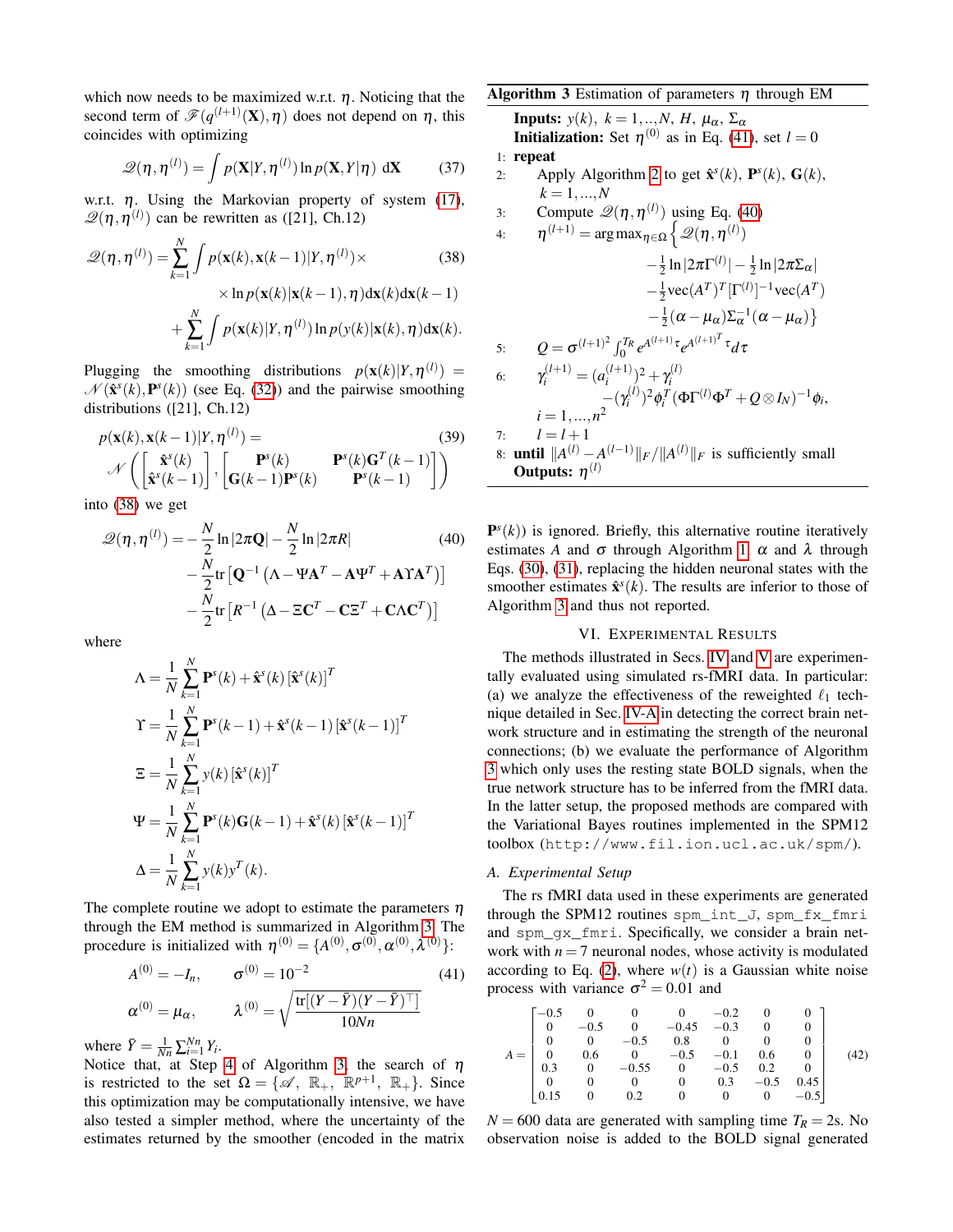<span id="page-6-3"></span>

|                                                                                                                                                                      | $ERR(\hat{A})$ | $RMSE(\hat{A})$           |
|----------------------------------------------------------------------------------------------------------------------------------------------------------------------|----------------|---------------------------|
| Algorithm 1 $\begin{array}{ c c c c c } \hline 3 & 2.9 \end{array}$<br>Linear reweighted $\ell_1$ algorithm $\begin{array}{ c c c } \hline 3 & 10 & 1.4 \end{array}$ |                | 0.05(0.11)<br>0.18(0.006) |

TABLE I: Performance of Algorithm [1](#page-3-4) and classical reweighted  $\ell_1$  method over 50 Monte-Carlo runs (using measured neuronal activity  $x(k)$ ,  $k = 1, \dots, 600$ . Median and std (between brackets) of metrics [\(43\)](#page-6-1) and [\(44\)](#page-6-2) are reported.

by the routine spm\_gx\_fmri. It is worth stressing that the self-connections are a-priori fixed to  $-0.5$  to prevent instability issues.

## *B. Performance Evaluation*

Let  $\hat{A}$  be an estimate of the effective connectivity matrix: we define the Root-Mean-Squared-Error (RMSE)

<span id="page-6-1"></span>
$$
RMSE(\hat{A}) = \frac{\|\underline{A} - \hat{\underline{A}}\|_F}{\sqrt{n(n-1)}}\tag{43}
$$

where the notation  $\underline{A}$  denotes the matrix  $A$  with its diagonal set to 0. Indeed, the diagonal elements of *A* (i.e. the selfconnections) do not give any information on the effective connectivity.

A second performance index measures the number of errors committed by a certain method in the recovery of the true sparsity pattern of matrix  $(42)$ . Namely,

<span id="page-6-2"></span>
$$
ERR(\hat{A}) = ||SP(A) - SP(\hat{A})||_F^2
$$
 (44)

where  $SP(\cdot): \mathbb{R}^{n \times m} \to \mathbb{R}^{n \times m}$  and

$$
[SP(A)]_{ij} := \begin{cases} 1 & \text{if } [A]_{ij} \neq 0 \\ 0 & \text{if } [A]_{ij} = 0 \end{cases} . \tag{45}
$$

# *C. Estimation of effective connectivity using measured neuronal activity*

In this section we assess the validity of the reweighted  $\ell_1$  method illustrated in Sec. [IV-A.](#page-3-9) To this purpose we pass as inputs to Algorithm [1](#page-3-4) the neuronal time-series  $x(k)$ ,  $k = 1, ..., 600$ , generated by the SPM12 routine spm\_int\_J when provided with spm\_fx\_fmri and the matrix [\(42\)](#page-5-5). In addition, we compare Algorithm [1](#page-3-4) with the linear reweighted  $\ell_1$  based on approximation [\(23\)](#page-3-3).

Table [I](#page-6-3) compares the results achieved by Algorithm [1](#page-3-4) and by its linear version on the data generated in 50 Monte-Carlo runs, using different realizations of the noise  $w(t)$ : the medians (and the standard deviations) of indexes [\(43\)](#page-6-1) and [\(44\)](#page-6-2) are reported. Before evaluating these indexes, a tresholding is applied to the estimated matrices  $\hat{A}$ : namely the entries with absolute value less than 0.1 are set to zero. The results reported in Table [I](#page-6-3) show that Algorithm [1](#page-3-4) benefits from using the true generative model at Step [4,](#page-3-4) in place of the linear approximation [\(23\)](#page-3-3).

#### *D. Estimation of effective connectivity using rs fMRI data*

We now evaluate the performance of the proposed Algorithm [3](#page-5-2) in the recovery of matrix [\(42\)](#page-5-5) when the BOLD data  $y(k)$ ,  $k = 1, ..., 600$ , generated under the setup of Sec. [VI-A,](#page-5-6) are available. In particular, we conduct a Monte-Carlo study over 20 different realizations of the noise  $w(k)$ . The performance of Algorithm [3](#page-5-2) is compared with the one returned by the SPM12 routines spm\_dcm\_fmri\_csd and spm\_dcm\_estimate, both provided with null exogenous inputs. These functions implement two of the methods mentioned in Sec. [II-B:](#page-1-9) specifically, spm\_dcm\_fmri\_csd runs the spectral DCM (sDCM) [6], while spm\_dcm\_estimate is invoked activating the option DCM.options.stochastic in order to implement the DEM procedure [8].

To guarantee a fair comparison between our methods and the SPM12 routines, the latter should perform model selection among all the possible sparsity patterns of matrix *A*. However, this would require the estimation of a combinatorial number of matrices, making this type of approach computationally infeasible. Attempting to still conduct a fair comparison, we pass 21 candidate sparsity patterns m*<sup>i</sup>* ,  $i = 1, \ldots, 21$ , to the SPM12 routines, including the true one (denoted by (a)). These are illustrated in Figure [2.](#page-7-0) For each of them, Table [II](#page-7-1) reports the value of index [\(44\)](#page-6-2), as well as the median and the standard deviation of index [\(43\)](#page-6-1) corresponding to the matrices estimated by the routines spm\_dcm\_fmri\_csd and spm\_dcm\_estimate. In addition, the columns denoted with #*Chosen* report the number of times each model is chosen according to the free-energy metric. The most frequently selected structures are very different from the true one (as indicated by the value of the metrics  $ERR(\hat{A})$ ). According to our experimental experience, the SPM routines tend to select structures with a low degree of sparsity.

Table [III](#page-7-2) contains the median and the standard deviation of indexes  $(43)$  and  $(44)$  computed for the matrices  $\hat{A}$ estimated by the proposed Algorithm [3.](#page-5-2) The performance of our approach is superior to the one achieved by the SPM12 routines, both in terms of  $RMSE(\hat{A})$  and  $ERR(\hat{A})$ . In addition, the sparsity patterns detected by Algorithm [3](#page-5-2) differ at most by 7 entries from the true one. It is worth noting that  $RMSE(\hat{A})$  returned by Algorithm [3](#page-5-2) is comparable to that achieved by spectral DCM when the latter is provided with the true sparsity pattern.

On the conducted study, Alg. [3](#page-5-2) takes an average computational time equal to 558s, while spm\_dcm\_fmri\_csd and spm\_dcm\_estimate respectively take on average 721s and 4044s to process all the 21 patterns.

#### VII. CONCLUSIONS AND FUTURE WORK

<span id="page-6-0"></span>We have proposed a new approach for the estimation of the effective connectivity in brain networks using resting state fMRI data. Existing methods tackle the problem by formulating a parametric generative model (DCM) of the observed data and by inverting it using Bayesian approaches. However, due to the nonlinear and stochastic nature of the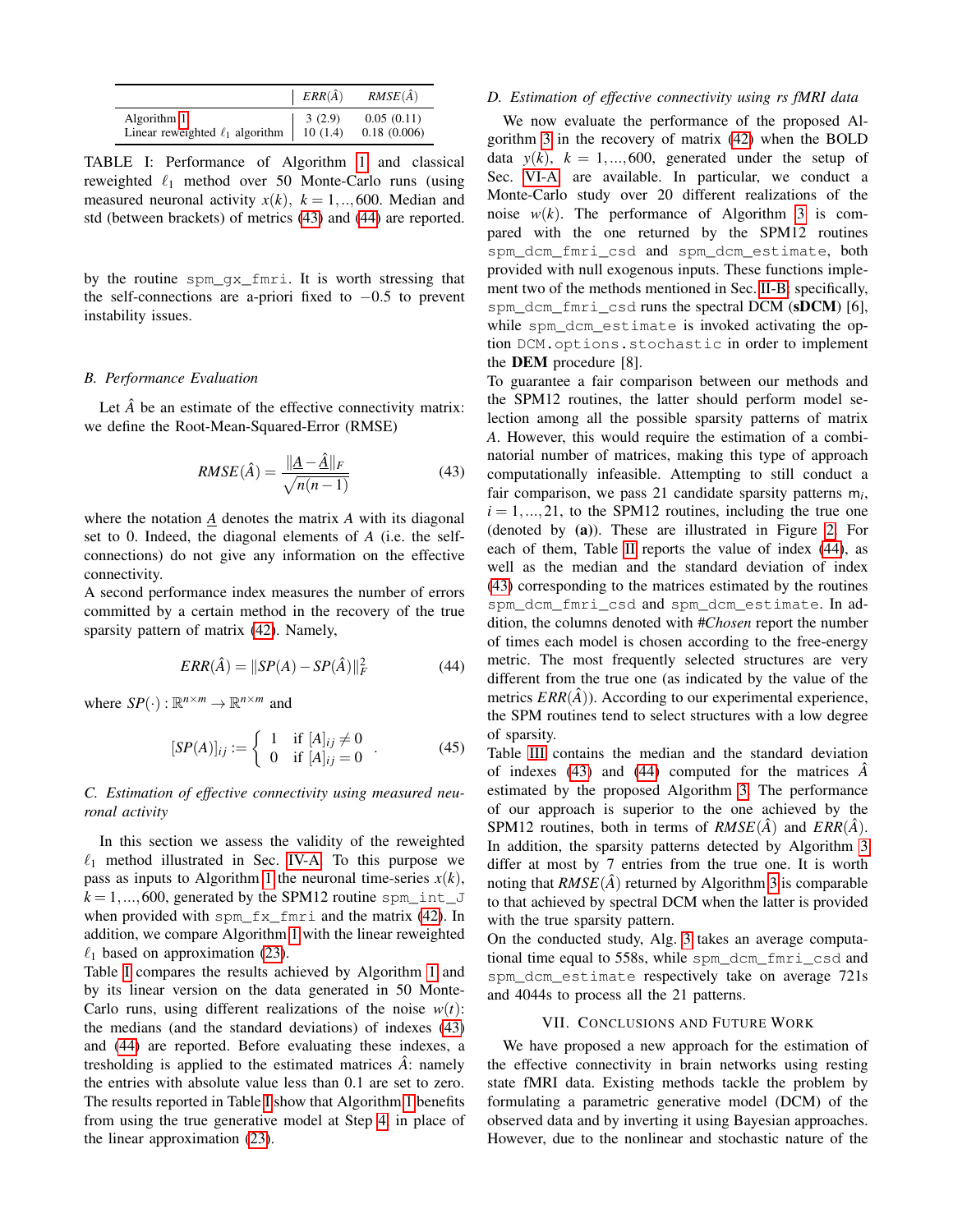<span id="page-7-0"></span>

Fig. 2: Candidate sparsity patterns m*<sup>i</sup>* which are provided to the SPM12 routines. Black cells denote non-zero elements. (a) is the true one.

<span id="page-7-1"></span>

|                                          |                | spectral DCM   |                 | <b>DEM</b>     |                 |
|------------------------------------------|----------------|----------------|-----------------|----------------|-----------------|
|                                          | $ERR(\hat{A})$ | #Chosen        | $RMSE(\hat{A})$ | #Chosen        | $RMSE(\hat{A})$ |
| (a)                                      | $\Omega$       | $\overline{2}$ | 0.12(0.05)      | $\theta$       | 0.21(0.004)     |
| (b)                                      | 4              | $\theta$       | 0.25(0.02)      | $\theta$       | 0.21(0.005)     |
| (c)                                      | 6              | $\theta$       | 0.23(0.03)      | $\theta$       | 0.21(0.003)     |
| (d)                                      | 8              | $\theta$       | 0.18(0.02)      | $\theta$       | 0.21(0.004)     |
| (e)                                      | 6              | 1              | 0.14(0.05)      | $\overline{0}$ | 0.21(0.005)     |
| (f)                                      | 8              | $\theta$       | 0.22(0.04)      | $\theta$       | 0.21(0.005)     |
| (g)                                      | 10             | $\theta$       | 0.28(0.09)      | $\theta$       | 0.22(0.007)     |
| (h)                                      | 5              | $\overline{0}$ | 0.22(0.02)      | $\theta$       | 0.20(0.003)     |
| (i)                                      | 10             | $\theta$       | 0.24(0.07)      | $\theta$       | 0.21(0.004)     |
| (j)                                      | 10             | $\overline{0}$ | 0.17(0.004)     | $\overline{0}$ | 0.22(0.002)     |
| $\left( \mathbf{k}\right)$               | 8              | $\overline{0}$ | 0.27(0.03)      | $\theta$       | 0.21(0.005)     |
| $\mathbf{I}$                             | 8              | $\overline{0}$ | 0.18(0.01)      | $\overline{0}$ | 0.22(0.002)     |
| (m)                                      | 19             | 1              | 0.33(0.04)      | 3              | 0.23(0.003)     |
| (n)                                      | 22             | 14             | 0.31(0.06)      | $\overline{c}$ | 0.23(0.005)     |
| $\boldsymbol{\left( \mathbf{0}\right) }$ | 19             | $\theta$       | 0.36(0.04)      | 14             | 0.23(0.003)     |
| (p)                                      | 15             | $\overline{0}$ | 0.33(0.04)      | $\theta$       | 0.22(0.002)     |
| (q)                                      | 21             | $\overline{2}$ | 0.32(0.04)      | $\theta$       | 0.23(0.003)     |
| (r)                                      | 16             | $\overline{0}$ | 0.28(0.02)      | $\theta$       | 0.22(0.002)     |
| (s)                                      | 24             | $\theta$       | 0.31(0.03)      | $\theta$       | 0.23(0.004)     |
| (t)                                      | 17             | $\theta$       | 0.28(0.03)      | 1              | 0.23(0.002)     |
| (u)                                      | 23             | 0              | 0.27(0.02)      | $\overline{0}$ | 0.22(0.002)     |

TABLE II: Performance of the SPM12 routines spm\_dcm\_fmri\_csd (sDCM) and spm\_dcm\_estimate (DEM) over 20 Monte-Carlo runs, when they are given the 21 sparsity patterns of Fig. [2.](#page-7-0) Median and std (within brackets) of index [\(43\)](#page-6-1) are reported, together with the no. of times (#*Chosen*) each sparsity pattern is chosen according to the free-energy metric. Bold font highlights the most frequently selected models.

|                            | $ERR(\hat{A})$ | $RMSE(\hat{A})$ |
|----------------------------|----------------|-----------------|
| Algorithm $3 \mid 4(0.74)$ |                | 0.13(0.008)     |

<span id="page-7-2"></span>TABLE III: Performance of Algorithm [3](#page-5-2) over 20 Monte-Carlo runs. Median and std (within brackets) of the metrics [\(43\)](#page-6-1) and [\(44\)](#page-6-2) are reported.

standard DCMs, the current techniques are highly computationally intensive. In addition, when no a-priori knowledge is available on the structure of the underlying network connecting the monitored brain regions, these approaches require to compare several candidate interaction patterns in order to choose the most plausible one.

The technique we have developed is based on a linear stochastic generative model (DCM), which we have built by linearly approximating the Balloon model describing the hemodynamic response. Exploiting the linearity of the derived DCM we have applied classical smoothing techniques to estimate both the hidden neuronal activity and the model parameters starting from the observed BOLD signal. A key feature of our algorithms is the ability to automatically detect the structure of the underlying brain network, thanks to the use of a sparsity inducing method, thus avoiding a combinatorial search over candidate structures.

Future work will include an extended experimental study of the proposed method and, in particular, its application to real fMRI data.